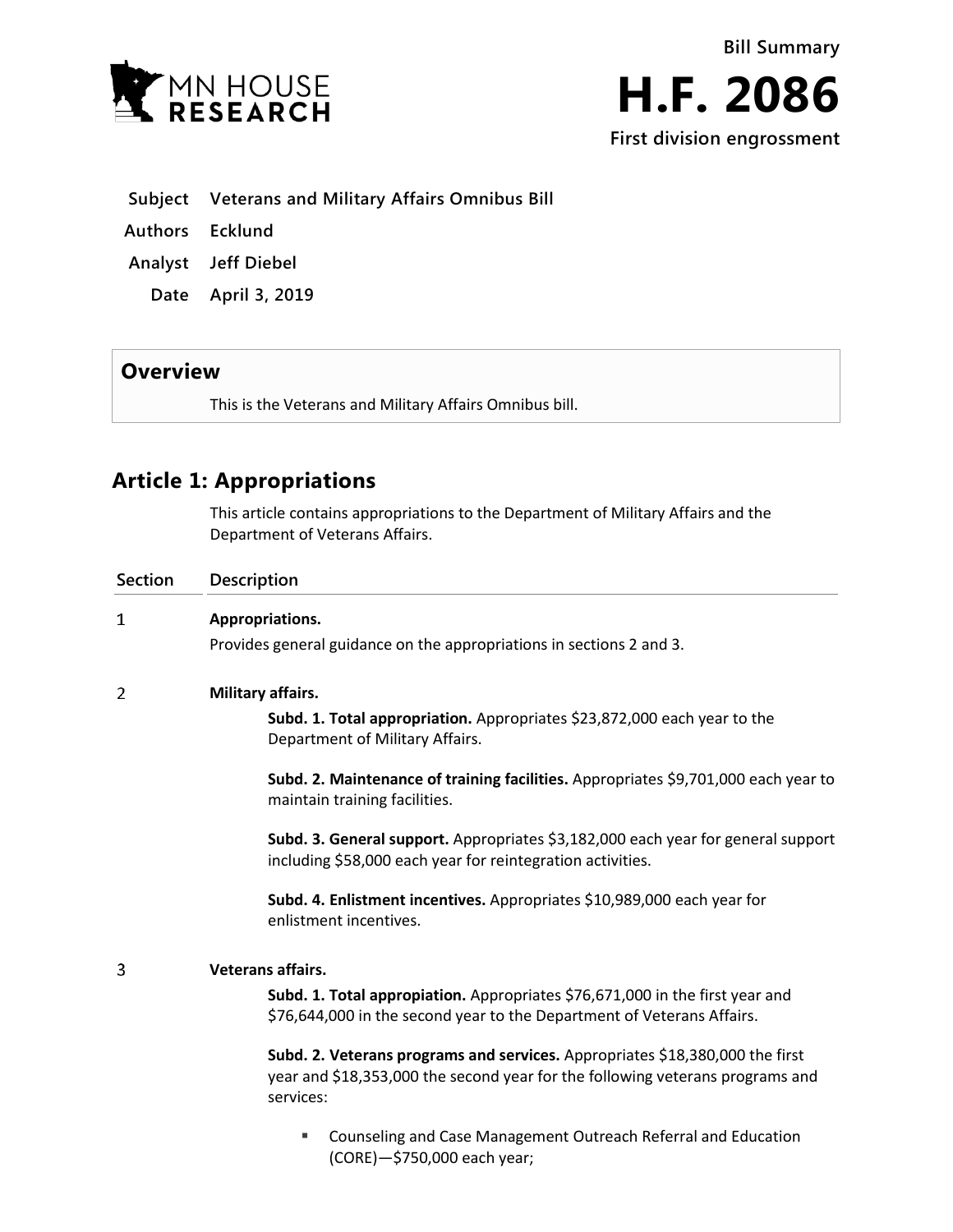## **Section Description**

- veterans service organizations—\$353,000 each year;
- Minnesota Assistance Council for Veterans (MACV) —\$750,000 each year;
- state's veterans cemeteries—\$1,647,000 the first year and \$1,672,000 the second year;
- honor guards—\$200,000 each year;
- MN GI Bill—\$200,000 each year;
- Gold Star Program-\$100,000 each year;
- County Veterans Service Offices—\$1,100,000 each year;
- Armed Forces Service Center—\$100,000 the first year **[H.F. 143]**;
- veterans justice grant—\$200,000 each year **[H.F. 430]**; and
- Medal of Honor Memorial—\$150,000 in the first year **[H.F. 1773]**.

**Subd. 3. Veterans health care.** Appropriates \$58,291,000 each year to veterans health care.

#### $\overline{4}$ **Memorial commemorating recipients of the medal of honor.**

Modifies the 2016 session law that called for the construction of a Minnesota Medal of Honor Memorial by removing the restriction on the use of funds in the Medal of Honor Memorial account. This is tied to the appropriation in section 3, subdivision 3, paragraph (k). **[H.F. 1773]**

# **Article 2: Policy**

This article contains changes to statutes that relate to military and veterans affairs.

| <b>Section</b> | Description                                                                                                                                                                                                                                                                                                                                                             |  |  |  |  |
|----------------|-------------------------------------------------------------------------------------------------------------------------------------------------------------------------------------------------------------------------------------------------------------------------------------------------------------------------------------------------------------------------|--|--|--|--|
| 1              | <b>Publicity representatives.</b>                                                                                                                                                                                                                                                                                                                                       |  |  |  |  |
|                | Authorizes the Department of Veterans Affairs to use funds to pay a publicity<br>representative. [H.F. 1958]                                                                                                                                                                                                                                                            |  |  |  |  |
| 2              | <b>General duties.</b>                                                                                                                                                                                                                                                                                                                                                  |  |  |  |  |
|                | Clarifies that the commissioner of veterans affairs has the authority to exercise the<br>powers necessary to implement chapters 196 (Department of Veterans Affairs), 197<br>(service member benefits), and 198 (veterans homes). [H.F. 1959]                                                                                                                           |  |  |  |  |
| 3              | Records; data privacy.                                                                                                                                                                                                                                                                                                                                                  |  |  |  |  |
|                | This section (and section 5) authorizes a county veterans service officer and county<br>assessor to exchange information regarding the eligibility of a veteran currently receiving<br>a property tax benefit under the disabled veterans homestead exclusion. In 2017, the<br>legislature eliminated the annual application requirement for the exclusion, and instead |  |  |  |  |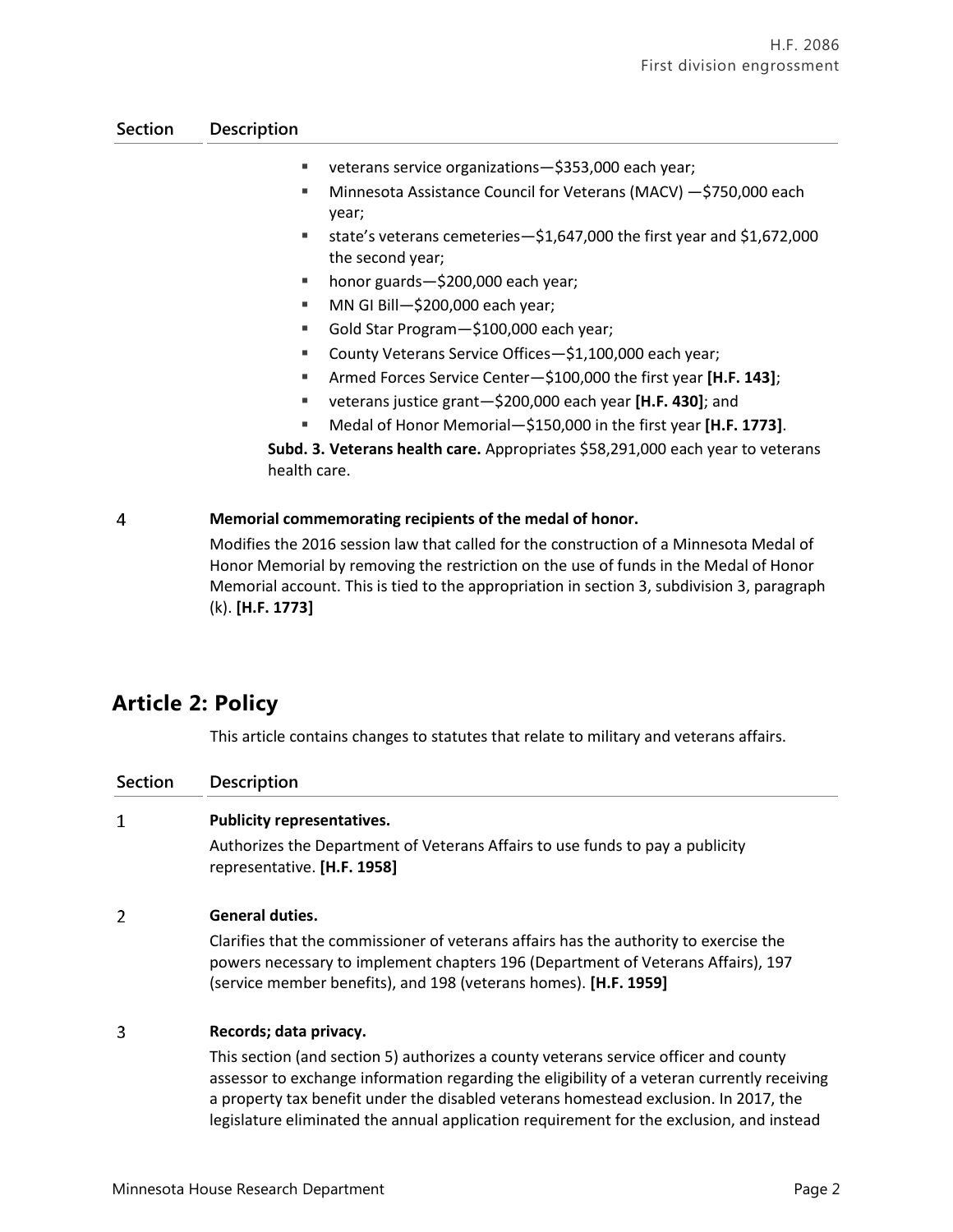## **Section Description**

required the county veterans service officer to certify the disability status of current beneficiaries each year to the county assessor, to make the eligibility determination. However, without explicit authorization to allow the sharing of private data, the 2017 provision can only be administered if a veteran consents to the release of their private data. This section and section 5 would allow the information exchange required to administer the new provision without obtaining a release from the beneficiary of the exclusion.

This section allows the county veterans service officer to disclose private data to the county assessor, to determine eligibility for the disabled veterans homestead exclusion.

**[H.F. 203]**

#### $\overline{4}$ **Definitions.**

Revises the definition of "veteran" for purposes of Minnesota GI Bill benefits eligibility. The bill brings the definition of veteran in section 197.791 in line with the general statutory definition of veteran in section 197.447. The changes are technical and do not expand or restrict the category of current and former service members who are eligible for MN GI Bill benefits. (The stricken language became unnecessary when the state, in 2009, expanded eligibility to the MN GI Bill beyond just post-9/11 veterans.) **[H.F. 889]**

#### 5 **Disclosure.**

Allows the county assessor to disclose private data to the county veterans service officer, to determine eligibility for the disabled veterans homestead exclusion. **[H.F. 203]**

#### 6 **Military veteran offenders restorative justice sentence.**

**Subd. 1. Offenses as a result of military service; presentence supervision procedures.** (a) Requires sentencing courts to determine if a defendant is a current or past service member and suffering from trauma or mental health issues if the defendant: (1) is charged with a severity level 7 or lower offense; and (2) claims the offense was committed due to a service connected sexual trauma, traumatic brain injury, PTSD, substance abuse or mental health condition.

(b) Requires defendants who request a restorative justice sentence to provide clear and convincing evidence of their service-connected trauma to the court and prosecutor.

(c) Requires a court to place an offender who meets the criteria established in paragraph (a) and who pleads guilty to the offense on probation while staying adjudication of the case.

(d) Permits the court to proceed with adjudication if the veteran violates the terms of the veteran's probation.